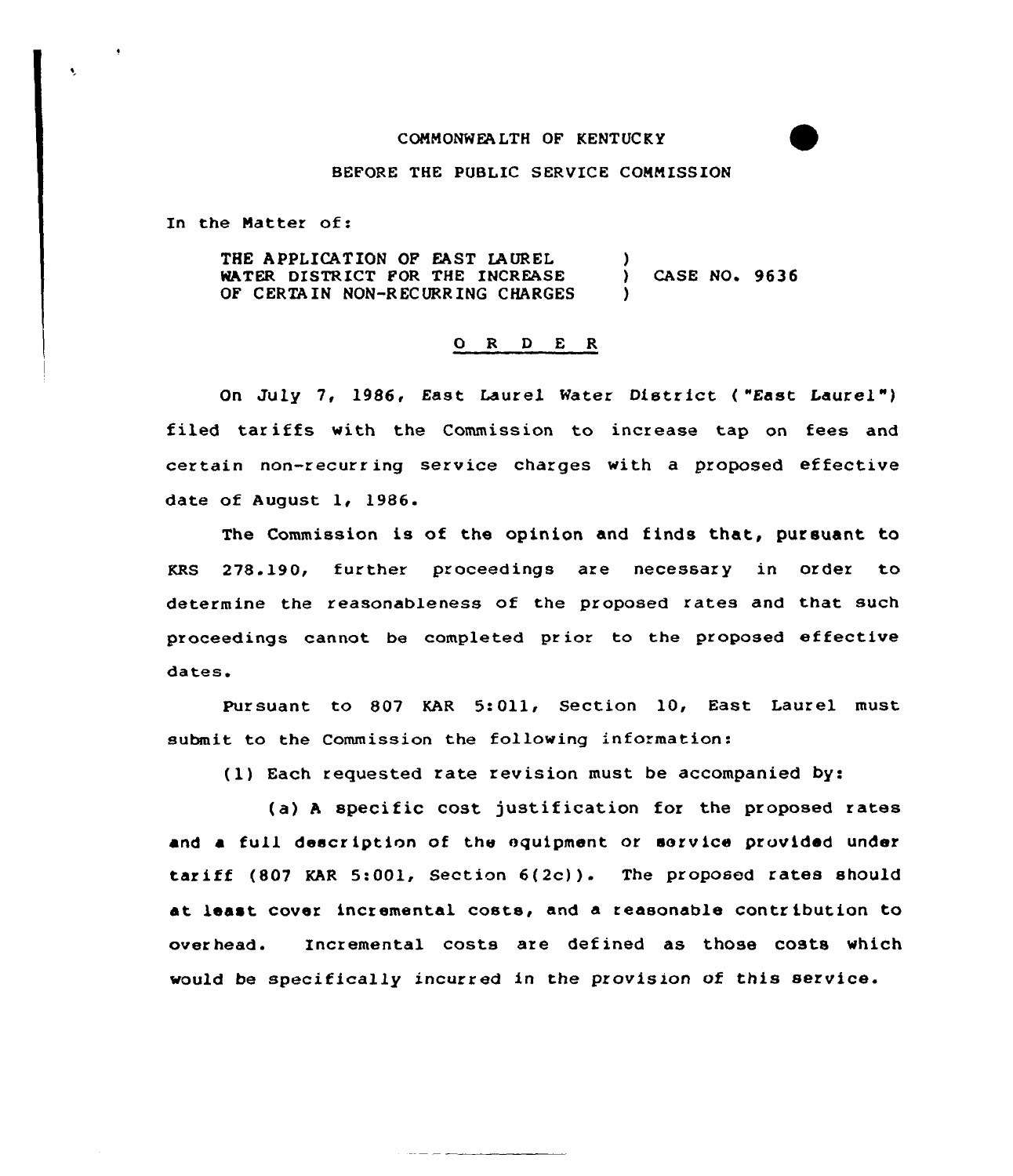(b) <sup>A</sup> copy of the public notice of each requested rate revision and verification that it has been made pursuant to <sup>807</sup> FAR 5:011, Section 8. In addition to the notice requirements contained in Section <sup>8</sup> of this regulation, the utility shall also mail a copy of its filing to the Attorney General's Consumer Protection Division. The Attorney General will then have 10 days to notify the Commission in writing if it requests <sup>a</sup> hearing in <sup>a</sup> particular case.

( c) <sup>A</sup> detailed statement explaining why the proposed changes could not have been included in the most previous general rate case, and why current conditions prevent deferring the proposed changes until the next general rate request.

(d) An impact statement identifying the group of customers affected by the proposed tariff. The impact statement shall identify potential as well as existing customers.

(e) <sup>A</sup> copy of the utility's income statement and balance sheet for a recent 12-month period.

(2) If the additional revenue to be generated from the proposed tariff revisions exceeds by <sup>5</sup> percent the total revenues provided by all miscellaneous and non-recurring charges for a recent 12-month period, the utility must file, in addition to the information set out in  $(1)(a)$  above, the following: An absorption test showing that the additional net income generated by the tariff filing will not result in an increase in the rate of return (or other applicable valuation methods) to a level greater than that which was allowed in the most recent rate case. Any general rate increases received during the 12-month period must be

 $-2-$